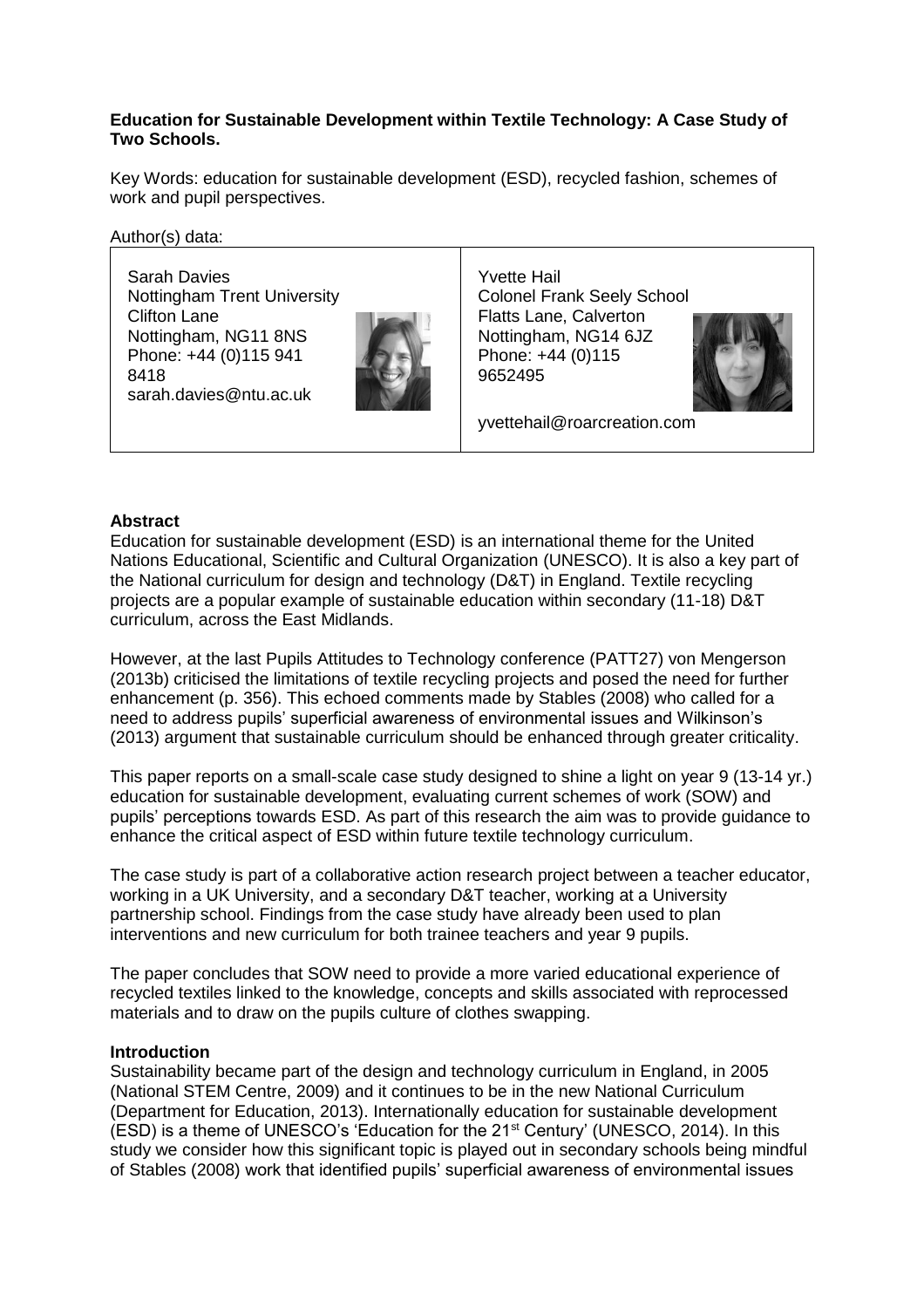and the need to change attitudes towards environmentalism within a school context.

The School of Education at an English university in the East Midlands was allocated in-house 'Green Impact' funding to set up small-scale research projects between initial teacher education (ITE) academics and partnership schools. The two researchers involved in this project have experience of introducing D&T sustainable development activities primarily using textiles. The most common form this takes in schools is as a textile recycling project, which, we have seen motivate pupils in relation to the concept of recycling design.

For this reason, we have approached this small-scale research project with the aim of shinning a light on current Year 9 ESD within a textile technology context, at two local partnership schools. We will do this by answering the research questions: (1) what does, ESD within Year 9 textile curriculum look like at two schools? and (2) how do the Year 9 pupils perceive sustainable development (SD) across both schools.

### **Literature Review - Sustainable design curriculum**

What does ESD look like within the D&T curriculum? We started off by looking at the current literature. To do this successfully we decided we had to review the literature in order to:

- 1. explore current practices and messages in other countries and subjects in order to identify significant tension related to ESD within the D&T curriculum, and
- 2. examine key resources currently used by D&T teachers when teaching about sustainability.

The new curriculum required pupils to be taught:

- 1. to be critical of the impact of products on daily life and the wider world;
- 2. to understand the impact of design and technology developments, on individuals, society and the environment; and
- 3. about the responsibilities of designers, engineers and technologists.

As has already been commented this has been a focus of the previous curriculum yet Stables (2008) and Hardy and Barlex (2013) argue it is rarely seen in schools, is superficial and a 'ritualized treatment of the 6Rs' (p. 216). Petrina (2000) proposes a D&T curriculum that includes knowledge and understanding of "resource streams" and " wakes", developing responsible designers that are aware of the cost of our ecological footprint (p. 229).

Specifically within the teaching of textile design, Fletcher (2013), argues that design education must address the issues of design for obsolescence that appears to have been built into the culture (p.140). However, as Petrina (2000) suggests the predominant pedagogy in D&T is for creating more stuff, in contradiction to the new curriculum's content. This is not unique to England and von Mengerson (2013b) writes about the popularity of recycled textile projects within the Australian curriculum, which she feels is limited and could be enhanced through skills associated with repair.

Wilkinson (2013) is troubled by her findings from a study of the Ontario school curriculum and revealing a "prevailing ideological discourse of neoliberalism that continues to prioritize values of individualism and economic competiveness" (p. 503) and calls for a more critical education. Her conclusion is that teachers need to "prepare technologically literate citizens" (p. 504). Walshe (2008) supports Wilkinson's argument and suggests that "teachers consider spending time in lessons not only understanding the complexity of sustainability, but encouraging students to make more direct links to their own lives, perhaps thereby encompassing a more political, 'who decides?' dimension to sustainable development" (p. 555). However, this can be difficult for D&T teachers and von Mengerson (2013a) argues that curriculum need to be enhanced.

There is a similar situation in geography reported by Walshe (2008) who identified that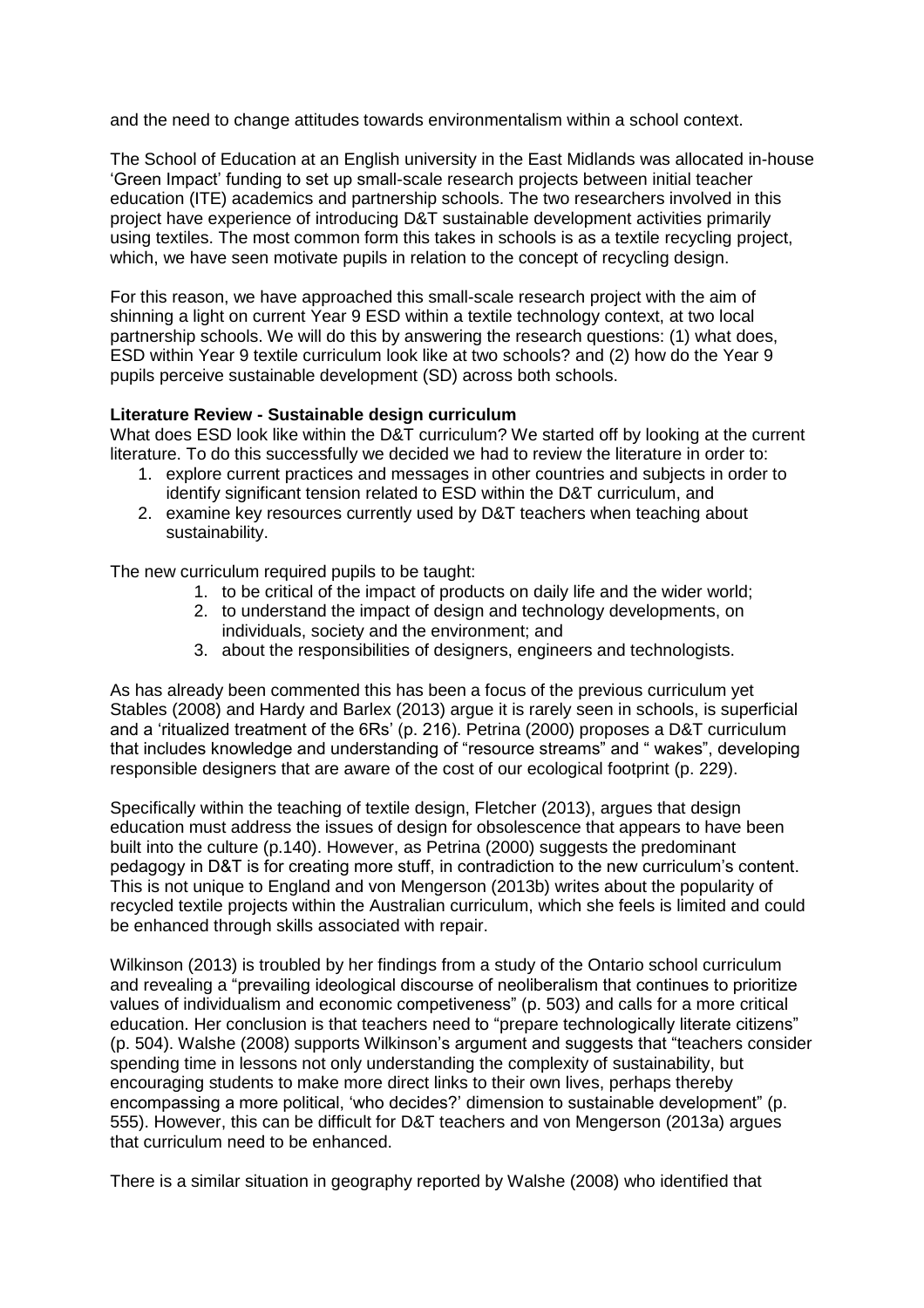pupil's did not "explicitly consider the political aspect of sustainability" (p. 552). She also identified that pupils need to see the relevance of sustainability "for their life" (p. 553) and an awareness that sustainability was about things "lasting into the future rather than considering the possibility of changing or improving futures" (p. 554).

Von Mengerson (2013a) stresses the need "to continue clarifying sub-themes that argument the term 'sustainability'" (p. 344). This leads us to look at the resources available to help teachers with ESD. Practical Action, a non-governmental organisation, was awarded European development funding to create a framework for use in the classroom. A working group was formed in 2006 with partners from Loughborough University and the Centre for Alternative Technology. The group produced the 6Rs as "an approach to help students think about sustainability" (Practical Action, 2014) and UK examination boards adopted these in 2007. The 6Rs are:

RECYCLE: Reprocess a material or product and make something else. REUSE: Use a product to make something else with all or parts of it. REDUCE: Cut down the amount of material and energy you use as much as you can. REFUSE: Don't use a material or buy a product if you don't need it or if it's bad for people or the environment. RETHINK: Do we make too many products? Design in a way that considers people

and the environment.

REPAIR: When a product breaks down or doesn't work properly, fix it.

(Practical Action, 2014)

This resource is the most common approach seen in schools and other resources are rarely used. A relatively new resource from the Ellen MacArthur Foundation provides case studies and resources relating to the circular economy (Ellen Macarthur Foundation, 2012), however, neither of the authors has seen these in use.

# **Methodology**

Within this research we used a case study methodology to explore sustainable textile design within two UK schools. Cohen et al. (2011) describe case study research, as an investigation that reports on "real life, complex, dynamic and unfolding interactions of events, human relationships and other factors in a unique instance" (p. 289).

The research followed British Educational Research Association (BERA) guidelines for 2011 and met with the authors' University ethical clearance procedures, which included participant anonymity and data protection.

In order to explore sustainable textile design within two local partnership schools, we used two sets of data: (1) schemes of work (from both schools) and (2) focus group interviews (used with 5 pupils in each school). These are detailed below:

(1) Schemes of work. Teacher's produce schemes of work (SOW) that plan out what they will teach over the course of several weeks. They also outline lesson-by-lesson subject content. Both schools' provided SOW for their planned recycled textiles project during the teaching year 2013-2014. The SOW had been written using the National Curriculum 2006.

(2) Focus group interviews (Cohen et al., 2011). We conducted two semi-structured focus group interviews with Year 9 pupils, at both schools. We asked the pupils the following questions: (1) Did they enjoy learning about SD in textiles? (2) Do they think designers need to consider SD within textiles? and (3) What do pupils do with their clothes after they don't wear them anymore?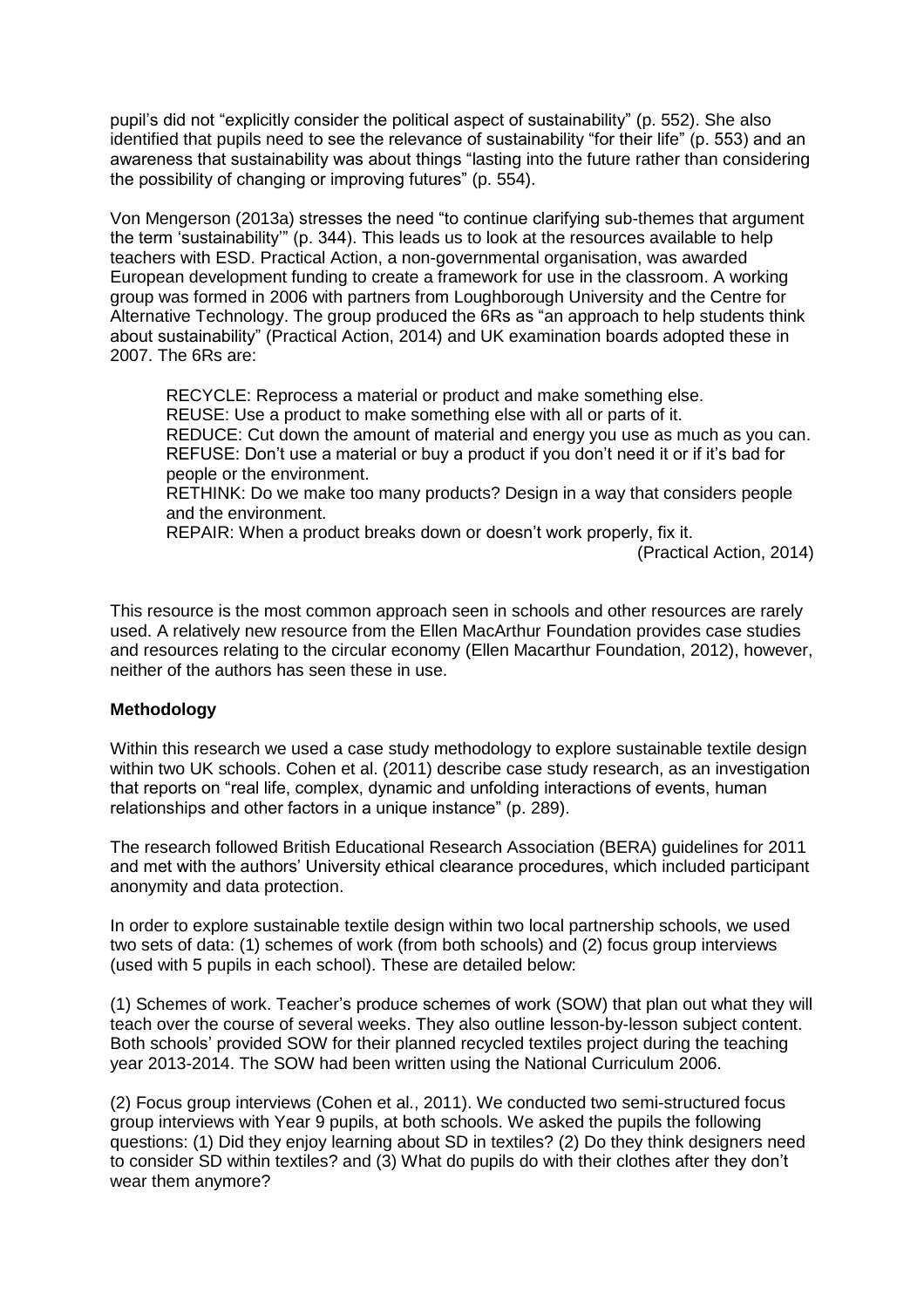Due to the nature of the focus group, we do need to be mindful that "some participants may dominate the group and their behaviour may lead to a false sense of consensus" (Wilson, 2012).

### **Data analysis**

We discussed earlier about the adoption of the Practical Action 6Rs, by D&T teachers working in the East Midlands. As early career researchers, with limited experience of coding, we decided to use a deductive method (Miles, Huberman, & Saldana, 2013) and chose to use the 6Rs as code themes for data analysis.

### **Findings**

This section explores some of the results from the two SOW from School A and B and then combines this information with findings from the two interviews.

#### **Schemes of work**

Both SOW provided evidence of the 6Rs: rethink, reuse and refuse. However, only SOW A contained content linked to recycle and SOW B contained content about reduce. Neither school mentioned repair within the SOW.

The two SOW encourage pupils to rethink through the need to "understand the environmental impact of the products they design" (School A) and "the importance of designing and selling products that demonstrate environmental concerns" (School B). These statements reflect the aims of the previous National Curriculum and potentially allow pupils to "design in a way that considers people and the environment" (Practical Action, 2014). However, as both SOW lead to the making of new products the aspect of rethink: "Do we make too many products?" (Practical Action, 2014) is not considered.

School A's SOW refers several times to developing pupil's skills and confidence in the "use of recycled materials". However, there is no mention within the lesson-by-lesson content of reprocessed materials (see Practical Action 6Rs definition).

#### **Focus Group Interviews**

The Year 9 focus groups evidenced awareness of all 6Rs. All 10 pupils (School A: A-E and School B: F-J) made reference to aspects of rethink and the majority of pupils discussed refuse and reduce. There were fewer mentions of repair, reuse and recycle.

At the start of the interview we asked the Year 9 pupils if they enjoyed learning about SD in textiles? In School A pupils enjoyed working with recycled materials, which they described as "interesting" (Pupil C), "different" (Pupil C, D and E) and "imaginative" (Pupil E). Pupils from School B struggled with the word sustainable. They didn't know what the word meant, and so the researchers explained what the word meant and the group decided to use the word environmental. During a conversation about environmental issues, pupils expressed the desire to learn about environmental issues in "more depth" (Pupil G) and find out about "the United Kingdom and what's happening round here" (Student F) as opposed to global environmental issues.

When asked if they think that designers need to consider SD within textiles, the pupils felt that designers have a duty to look after the end user and consider the environment. Pupil F talks about products that:

like are more comfortable for other people, not just yourself? Some people wear things that they like, but other people may not like it. So you've got to try and make it blend in with how other people feel comfortable in clothes so it would be better for the population and the environment.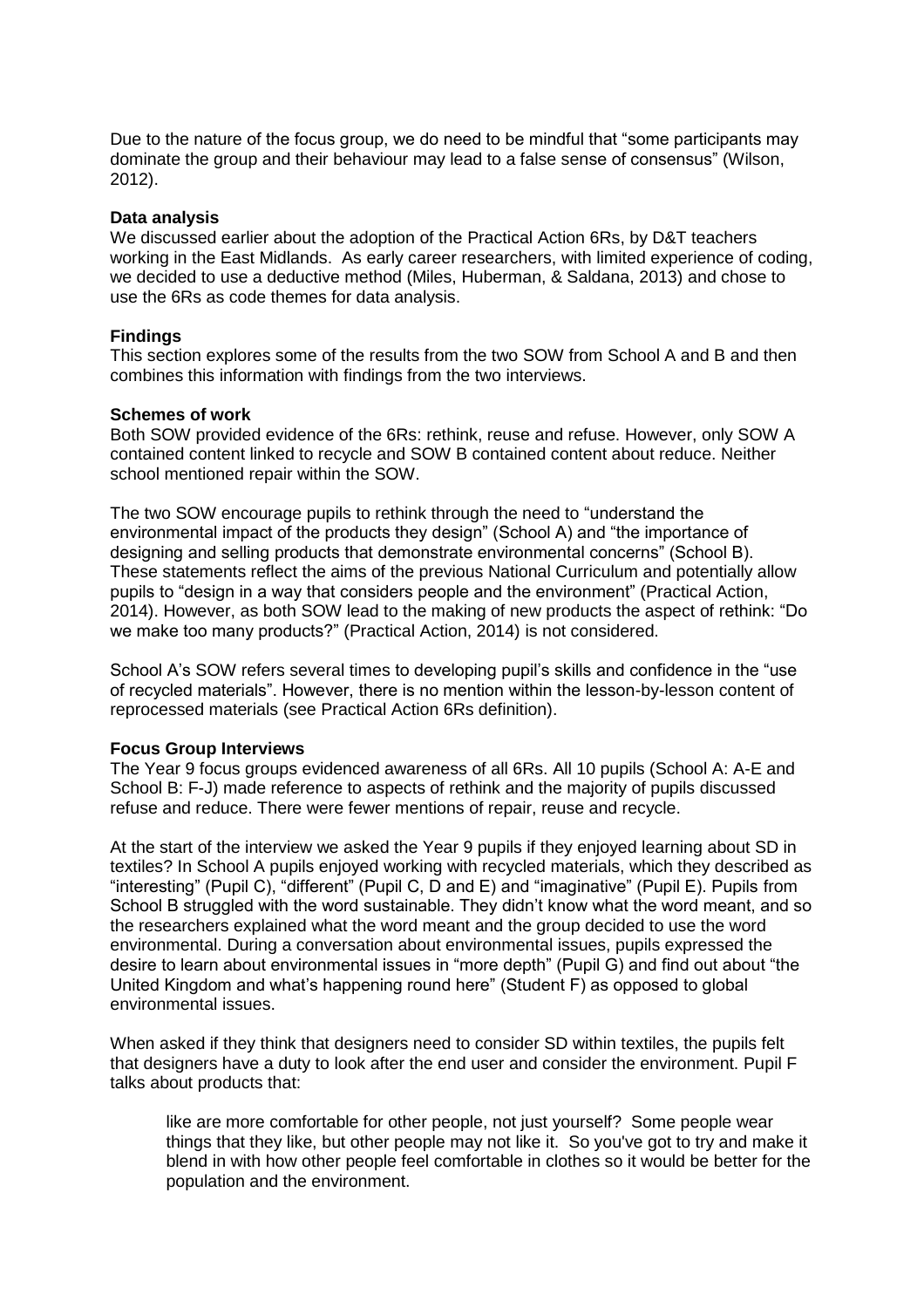Pupil C talks about:

Well, if it's more sustainable and using more environmentally friendly materials then obviously you're going to feel better with the outcome because you've used materials and you haven't just thought about what you want but thought about what's better for the environment and what's going to be better for overall.

Pupils from both groups identify the benefit of using sustainable fabrics and fabrics that are "better for the environment" (Pupil G) when designing. Pupil D talks about textile materials that are: "stronger" and Pupil C considers how:

It's important to know how things are made and why it's important not to just use any materials and that you should think about what they're using to get the best outcome.

No pupils mention alternatives to creating products or how they judge the sustainability of a textile material. Pupils at school B discuss the different energy sources taught in Geography and how D&T can help them to use this when designing products.

When asked what they did with their own clothes after they stopped wearing them, the pupils discussed a variety of outcomes. These included: passing on clothes, hording clothes and mending clothes.

Nearly all the pupils talked about how they didn't throw clothing away, but passed clothes on to family and friends (Pupil A, D, E, and F); or gave to local charity shops (Pupil B and G); or sold via car boot sales (Pupil D). Pupil F talked about how:

I usually - it sounds a bit daft, but usually my cousin, she's nine, but she's really tall, just like me. I pass my clothes onto her, because my clothes are still in good condition, I look after what I've got. So because my cousin's tall and skinny compared to me, I pass my clothes onto her. So when she grows up and gets bigger she can wear what I've given her, or if it's too small for her or way too big for her, I do take it to the charity shop because my uncle and my nan are doing voluntary work at a charity shop, so they take it down for me, sort of thing.

This same pupil also talked about using charity shops:

I have, I make dyed T-shirts usually and I did buy a plain white T-shirt from the charity shop. It was a V-neck T-shirt, it was a good price, it was my size. I already had the dye and everything to make it and then I do go around and wear it. There's nothing wrong with it, it's been washed, it's been cleaned, it's been dried, (and) so I don't see what's the problem with it. People look at it and think you got that from the charity shop, that's disgusting, you're a tramp, sort of thing. I'm like I'm not a tramp really, it's been washed, it's been cleaned, (and) you can't really say anything bad about it.

Two of the pupils spoke about how their clothes "just stay there (in the wardrobe)" (Pupil D). When the researchers talked about throwing clothes away, one pupil commented that

I think that's quite selfish actually because if you just throw them in the bin then all of the time and money and hassle to make them has just disappeared, because if you don't want it anymore then you can pass it onto someone or give it to a charity shop or someone who needs it. Not just throw all the energy away (Pupil B).

When the subject got onto mending clothes, Pupil B talked about how her "mum normally sews them back up again until I've finally decided that I can't physically wear them anymore"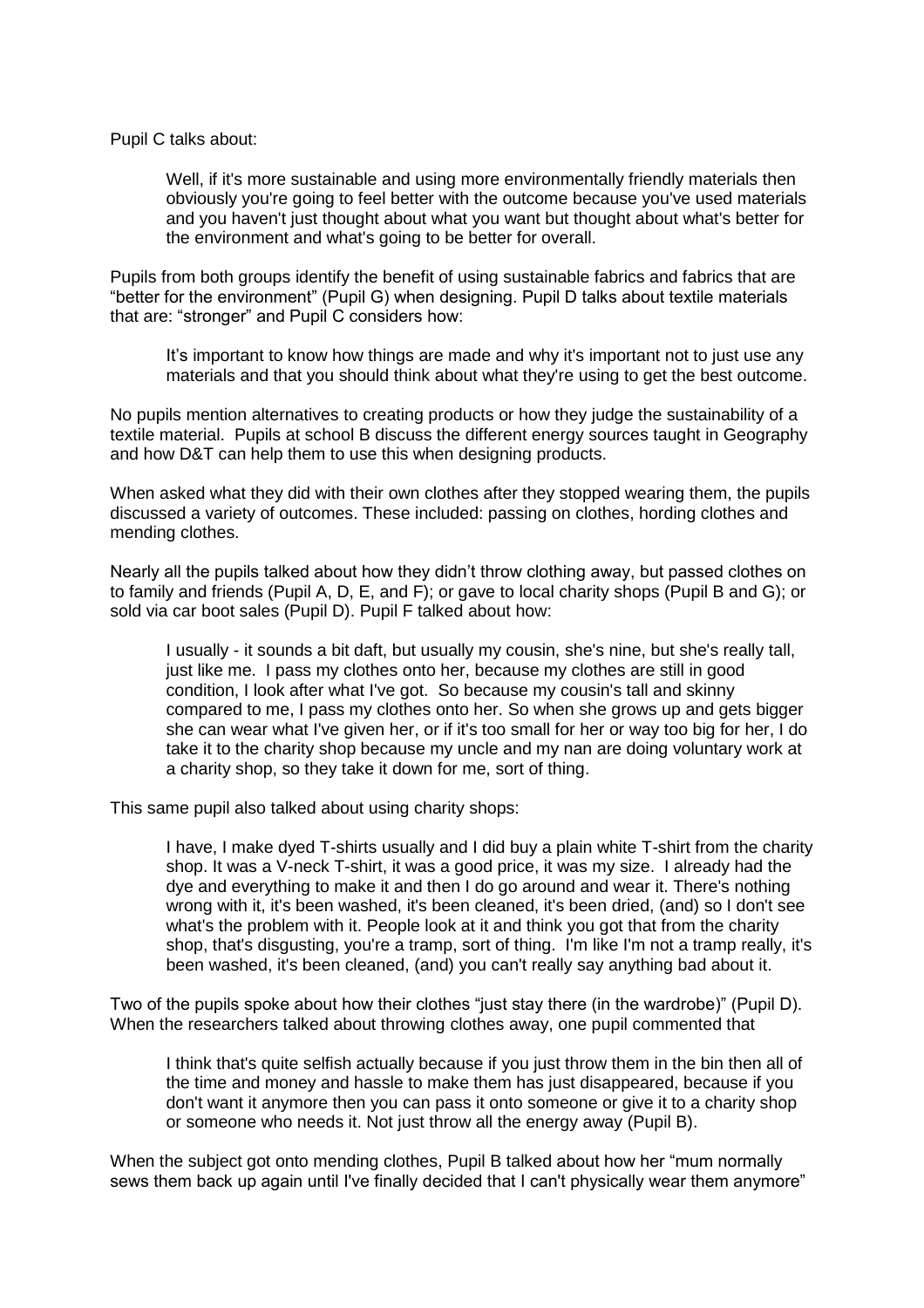and Pupil E contemplated that he might mend a garment:

Depending on the size - say there was a hole in a shirt - depending on the size of a hole in the shirt I would mend it but it depends how big it is.

One pupil talked about getting their "shoes repaired once" (Pupil F) and Pupil J discussed how:

Shoes like mine are - trainer sort of shoes can't be heeled then. So I think - because you can get good ones from Clarks and stuff but if you get - shoes that you can get re-heeled are normally a lot more expensive than ones you can't.

### **Analysis and Discussion**

On examination of the SOW and focus group interviews it is clear that the pupils have a wider experience of SD than the planned SOW might suggest. We will look at both sets of data collected, against each 6R to draw out points for discussion.

(1) Recycle. Practical Action (2014) defines 'recycle' as a reprocessed material or product. For example Polartec® is a textile material reprocessed from plastic bottle waste. The SOW at School A does not include content or resources about reprocessed textile materials and there appears to be a misunderstanding about the definition of the word (von Mengersen, 2013a). An explanation for this might be, that the SOW, refer pupils to use inspiration from existing products made by Gary Harvey. Gary Harvey is a contemporary fashion designer, who uses vintage old clothing to make couture garments. The website calls his garments "Re-cycled 'Eco-Couture' Collections" (Harvey, 2014). Therefore, pupils are experiencing 'recycle' as a concept linked to reusing waste textiles. Without the experience, of learning about reprocessed materials, the pupils understanding of 'recycle' is limited.

(2) Rethink. The SOW made no mention of the rethink question: do we make too many products? This reflects Wilkinson's (2013) findings in Ontario that call for a more critical education. A point of interest, however, is the use of fair trade fashion company 'People Tree' (School A) as an example of existing products. This resource has the potential to support pupils in seeing different business models of consumption (Fletcher, 2013; Petrina, 2000).

(3) Reuse. The pupils in School A referred to the reuse of an existing product (in this case, textile waste) as a recycled material (see discussion above about the misunderstanding within the SOW). They enjoyed reusing textile waste to make their new products. One of the pupils found the reuse of textile waste "interesting" because they got to look for waste textiles within their homes, making connection with their lives (Walshe, 2008). SOW may enable the connection with the pupil's home life, through the reuse of textile waste, however, it feels like there is a missed opportunity around curriculum content linked to the pupils' culture of passing on unwanted clothes. Teachers might need to recognise their pupils' sustainable behaviour within planned curriculum.

(4) Reduce and (5) Refuse. Pupils are aware of a need to make sustainable choices about material. However, their knowledge of 'how' to make sustainable choices about materials and processes appears superficial based on the pupils' lack of understanding about the ecological footprint needed to make judgments about the sustainable credentials of chosen textile materials. This supports previous findings from Stables (2008) and Petrina (2000).

(6) Repair. The SOW includes no mention of what to do when a product breaks down or does not work properly, and how pupils might fix it. This doesn't acknowledge the responsibility of the designer (Petrina, 2000), or address the issue of design for obsolescence (Fletcher, 2013). The pupils demonstrated some awareness of shoe repair and mending, however, this may have been linked to the socio-economic background of the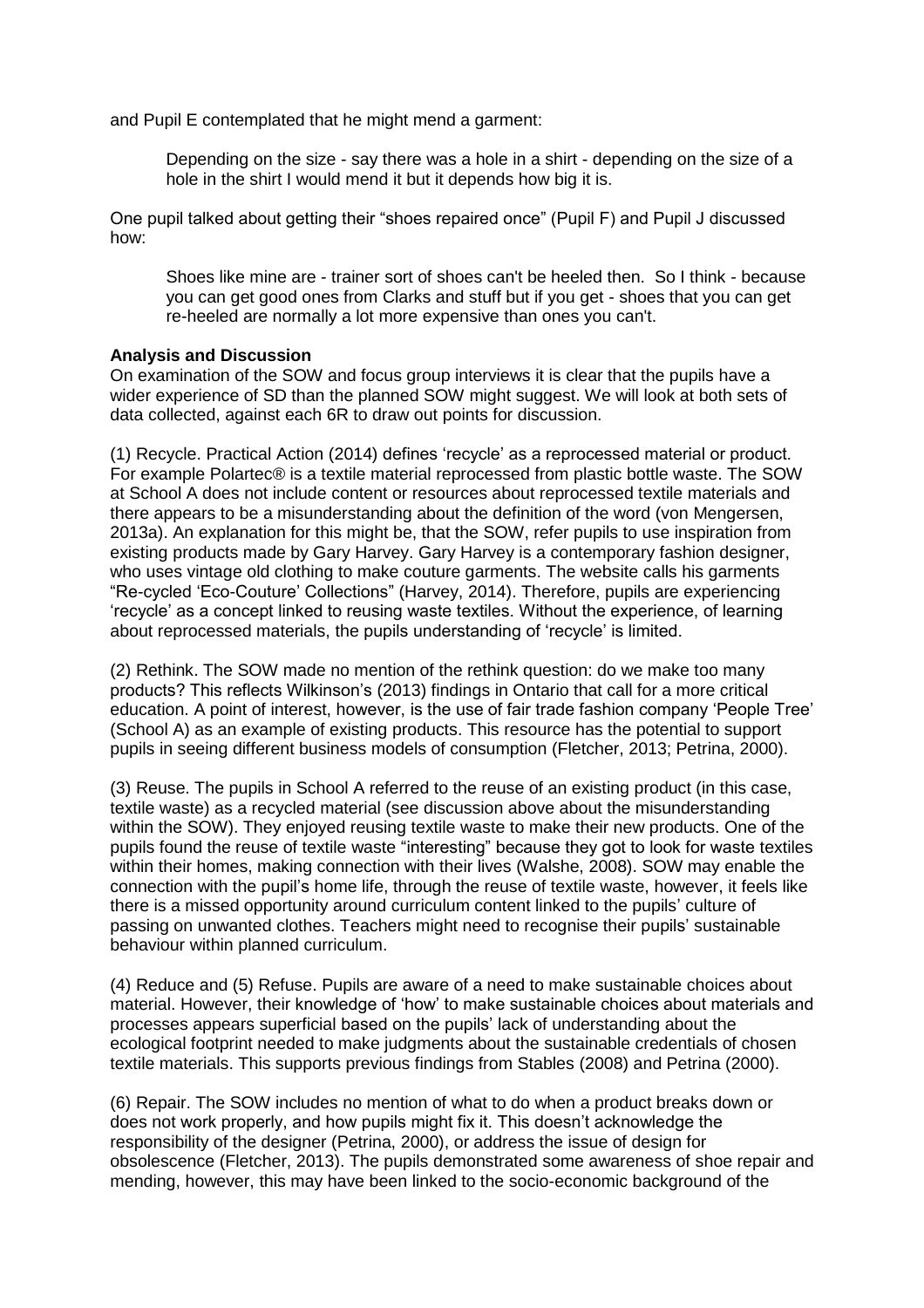pupils and would require further investigation to decide if von Mengerson's (2013b) theory of ESD enhancement through skills associated with repair is achievable.

### **References**

Cohen, L., Manion, L., & Morrison, K. (2011). *Research methods in education (7th ed.).* London: Routledge.

Department for Education. (2013). *National curriculum in England: Design and technology programmes of study.* Retrieved from https://www.gov.uk/

Ellen Macarthur Foundation. (2012). *The Ellen MacArthur foundation. Rethink the future.* Retrieved from http://www.ellenmacarthurfoundation.org/

Fletcher, K. (2013). *Sustainable fashion and textiles: Design journeys.* London: Routledge.

Hardy, A., & Barlex, D. (2013). *Engaging pre-service teachers in the modernisation of the secondary school design & technology curriculum.* Technology Education for the Future: A Play on Sustainability, Christchurch, New Zealand. 214-221.

Harvey, G. (2014). *Gary Harvey creative*. Retrieved from http://www.garyharveycreative.com/

Miles, M. B., Huberman, A. M., & Saldana, J. (2013). *Qualitative data analysis: A methods sourcebook (3rd ed.).* London: SAGE Publications.

National STEM Centre. (2009). *National curriculum: Design and technology.* Retrieved from http://stem.org.uk/cxo7

Petrina, S. (2000). The political ecology of design and technology education: An inquiry into methods. *International Journal of Technology and Design Education,* 10(3), 207-237.

Practical Action. (2014). *Practical action schools.* Retrieved from http://practicalaction.org/schools

Stables, K. (2008). Educating for environmental sustainability and educating for creativity: Actively compatible or missed opportunities? *International Journal of Technology and Design Education,* 19(2), 199-219.

UNESCO. (2014). *UNESCO*. Retrieved from http://en.unesco.org/content/terms-use

von Mengersen, B. (2013a). *Etymology and ethics: Terms for sustainability in textiles.* PATT27 Technology Education for the Future: A Play on Sustainability, Christchurch, New Zealand. 338-345.

von Mengersen, B. (2013b). *Sustainability needlecraft = textiles technology: Could a return to 'Needlecraft'Skills enhance sustainable practice in textiles?* PATT27 Technology Education for the Future: A Play on Sustainability, Christchurch, New Zealand. 355-362.

Walshe, N. (2008). Understanding students' conceptions of sustainability. *Environmental Education Research,* 14(5), 537-558.